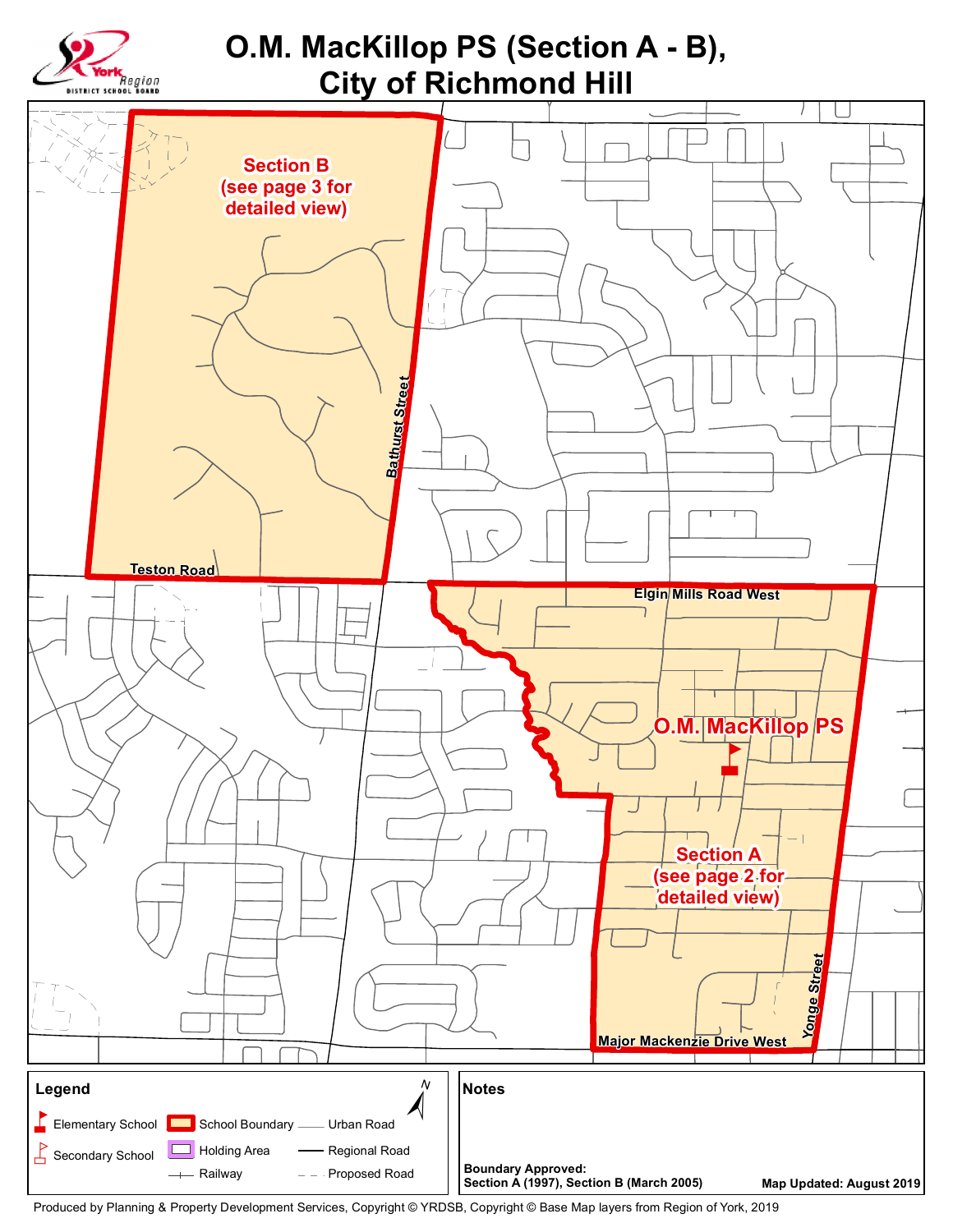

## O.M. MacKillop PS (Section A), **City of Richmond Hill**



Produced by Planning & Property Development Services, Copyright © YRDSB, Copyright © Base Map layers from Region of York, 2019